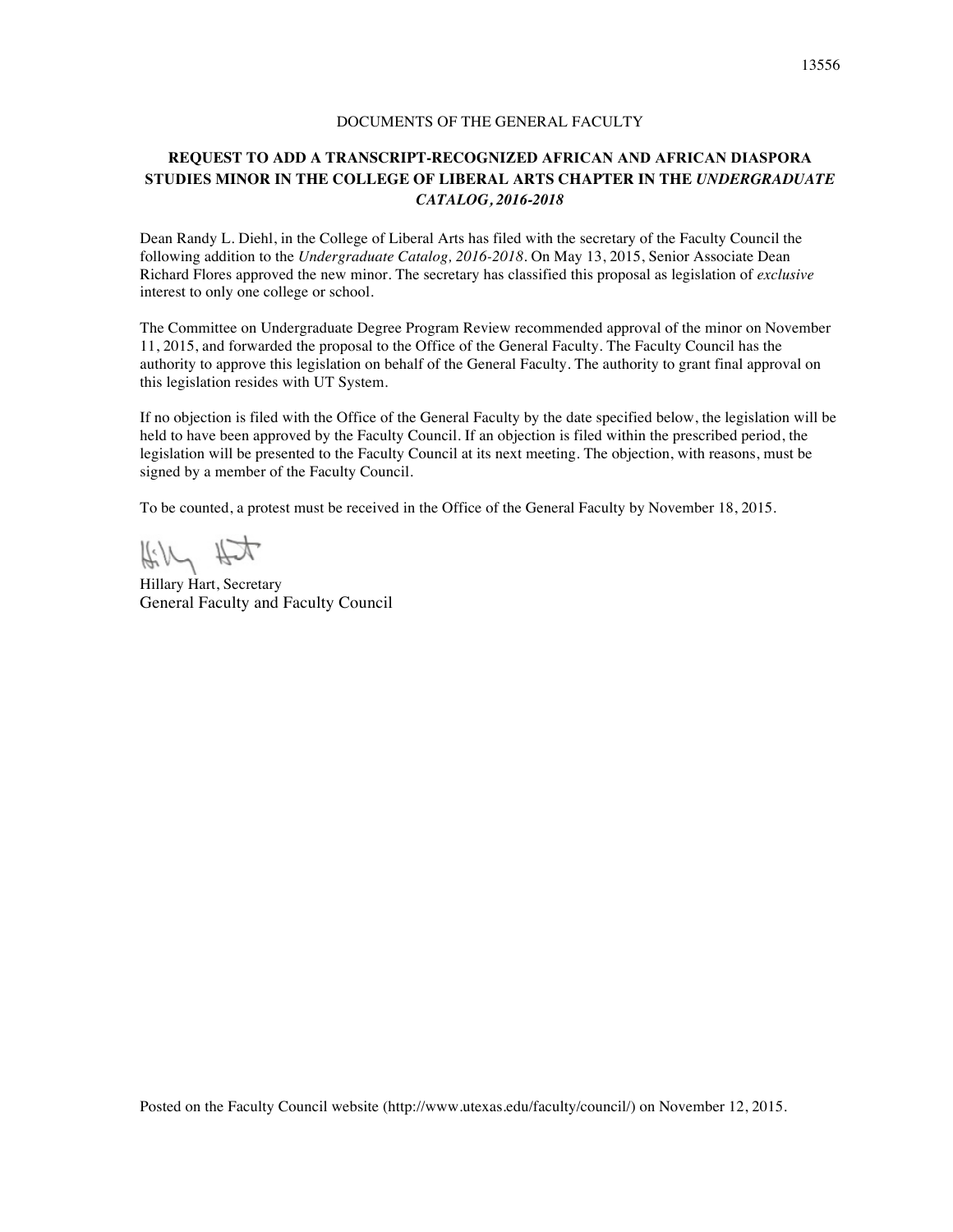# **REQUEST TO ADD A TRANSCRIPT-RECOGNIZED AFRICAN AND AFRICAN DIASPORA STUDIES MINOR IN THE COLLEGE OF LIBERAL ARTS CHAPTER IN THE** *UNDERGRADUATE CATALOG, 2016-2018*

**1. Type of Proposal**  $\boxtimes$  New Transcript-Recognized Minor Change an Existing Transcript-Recognized Minor Delete a Transcript-Recognized Minor

- **2. Official Name:** Transcript-Recognized Minor in African and African Diaspora Studies
- **3. Proposed Implementation Date**: Fall 2016
- **4. Field of Study, CIP Code** (administrative unit awarding the certificate)**:** AFR 05.0201.01
- **5. Statement of Objective** The transcriptable minor in African and African Diaspora Studies will allow students to gain an overview of the field of Black studies. They will take an introductory Black studies course to contextualize the field, an introductory Study of Africa course to focus them on one the department's priorities – centering Africa in the field of Black studies – and will also take supporting coursework that highlights the strengths of our faculty, arranged into tracks similar to those used by our majors.
- **6. Admissions requirement (if any):** N/A
- **7. Number of Students Expected to Receive the Transcript-Recognized Minor Each Semester:** Five to ten.
- **8. Anticipated Enrollment Capacity?** Twenty-five to thirty.
- **9.** Number of Hours Required for Completion: Fifteen

#### **10. Composition of the Minor Faculty Committee (including the committee chair**):

| Name of Faculty | College/Department | Title at UT Austin         | Highest Degree and         |
|-----------------|--------------------|----------------------------|----------------------------|
| Member          |                    |                            | Awarding Institution       |
| Dr. Kali Nicole | <b>COLA/AADS</b>   | Associate Chair and        | PhD, University of         |
| Gross           |                    | Associate Professor of     | Pennsylvania               |
|                 |                    | <b>AADS</b>                |                            |
| Dr. Omoniyi     | COLA/AADS and      | Associate Professor        | Ph.D, Luso-Brazilian       |
| Afolabi         | <b>SPN</b>         |                            | Studies, University of     |
|                 |                    |                            | Wisconsin-Madison          |
| Dr. Lisa B.     | <b>COLA/AADS</b>   | Associate Professor        | Ph.D., 2000, Modern        |
| Thompson        |                    |                            | Thought & Literature,      |
|                 |                    |                            | <b>Stanford University</b> |
| Dr. Xavier      | COLA/AADS          | <b>Assistant Professor</b> | Ph.D., African Diaspora    |
| Livermon        |                    |                            | Studies, University of     |
|                 |                    |                            | California, Berkeley       |
| Dr. Tshepo      | <b>COLA/AADS</b>   | <b>Assistant Professor</b> | Ph.D., 2012, History,      |
| Chery           |                    |                            | University of              |
|                 |                    |                            | Pennsylvania               |